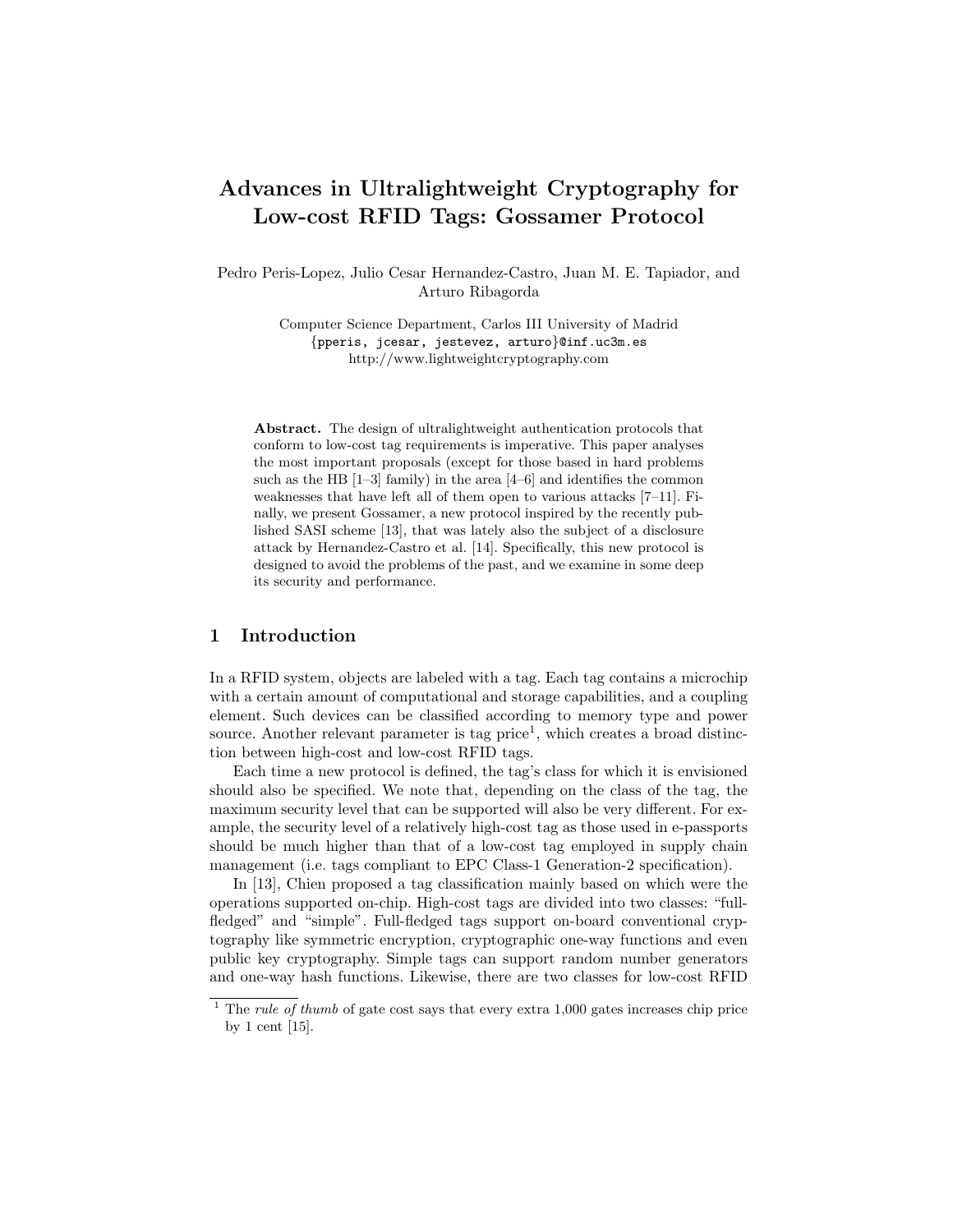tags."Lightweight" tags are those whose chip supports a random number generation and simple functions like a Cyclic Redundancy Code (CRC) checksum, but not cryptographic hash function. "Ultralightweight" tags can only compute simple bitwise operations like XOR, AND, OR, etc. These ultralightweight tags represent the greatest challenge in terms of security, due to their expected wide deployment and very limited capabilities.

# 2 A Family of Ultralightweight Mutual Authentication Protocols

In 2006, Peris et al. proposed a family of Ultralightweight Mutual Authentication Protocols (henceforth referred to as the UMAP family of protocols). Chronologically,  $M^2AP$  [4] was the first proposal, followed by EMAP [5] and LMAP [6].

These protocols are based on the use of pseudonyms to guarantee tag anonymity. Specifically, an index-pseudonym is used by an authorized reader to retrieve the information associated with a tag (tag identification phase). Additionally, a key -divided in several subkeys- is shared between legitimate tags and readers (back-end database). Both readers and tags use these subkeys to build the messages exchanged in the mutual authentication phase.

In line with their real processing capabilities, tags only support on-board simple operations. Indeed, these protocols are based on bitwise XOR  $(\oplus)$ , bitwise OR  $(V)$ , bitwise AND  $(\wedge)$  and addition mod  $2^m$ . By contrast, only readers need to generate pseudorandom numbers; tags only use them for creating fresh messages to the protocol.

In the UMAP family of protocols, the proposed scheme consists of three stages. First, the tag is identified by means of the index-pseudonym. Secondly, the reader and the tag are mutually authenticated. This phase is also used to transmit the static tag identifier  $(ID)$  securely. Finally, the index-pseudonym and keys are updated (the reader is referred to the original papers for more details).

#### 2.1 Security Analysis of the UMAP Protocols

Since the publication of the UMAP family of protocols, their security has been analyzed in depth by the research community. In [7, 8] a desynchronization attack and a full disclosure attack are presented. These require an active attacker and several incomplete run executions of the protocol to disclose the secret information on the tag. Later, Chien et al. proposed -based on the same attack model- a far more efficient full-disclosure attack [9]. Additionally, Bárász et al. showed how a passive attacker (an attack model that may be, in certain scenarios, much more realistic) can find out the static identifier and on particular secrets shared by the reader and the tag after eavesdropping on a few consecutive protocol rounds [10, 11].

This leads us to the following conclusions: first, we must define what kind of attack scenarios are applicable. In our opinion, ultralightweight RFID tags have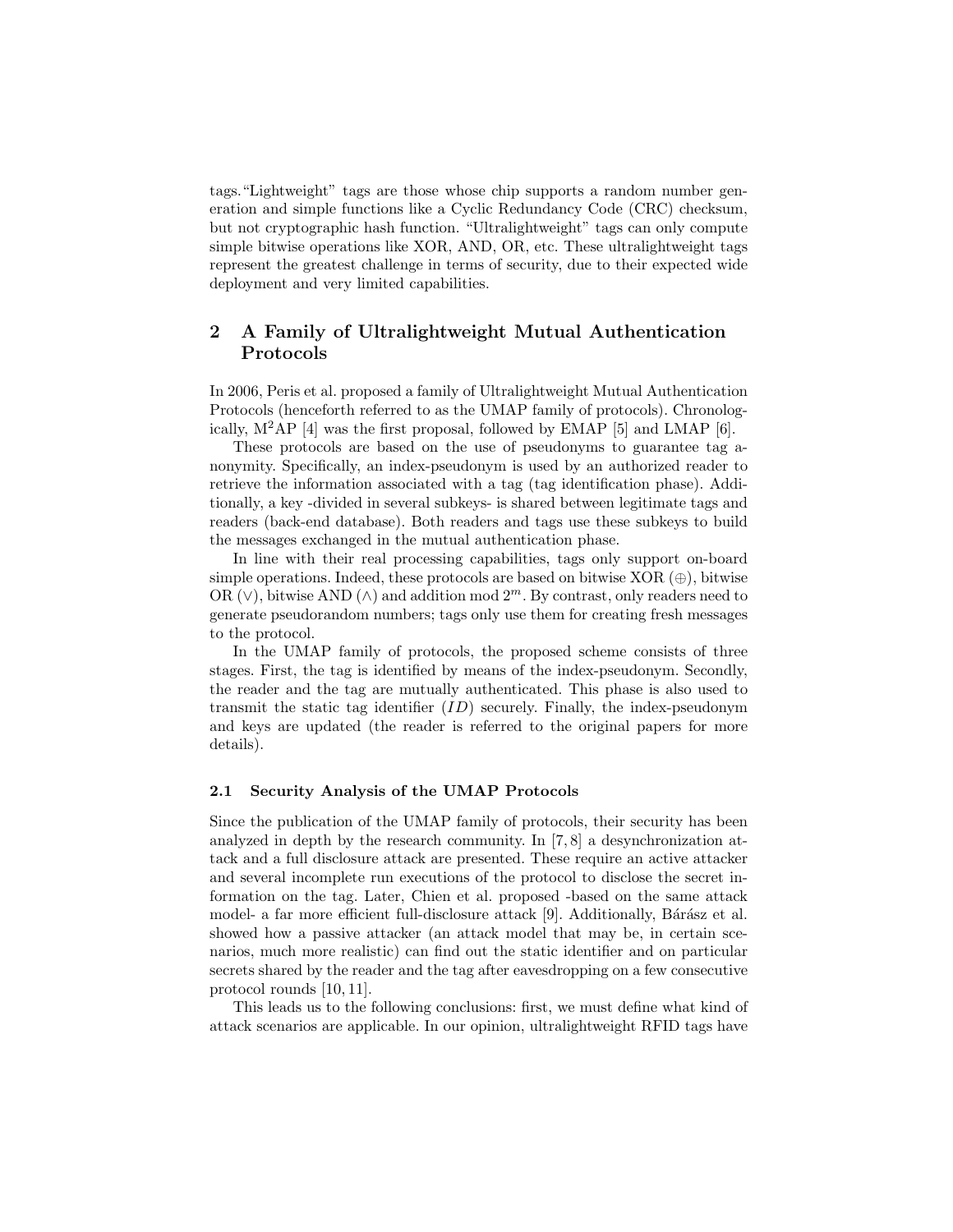to be resistant to passive attacks but not necessarily to active attacks, because of their severe restrictions (storage, circuitry and power consumption). Regarding passive attacks, we can affirm the following:

- The UMAP family of protocols is based on the composition of simple operations like bitwise AND, XOR, OR and sum mod  $2<sup>m</sup>$ . Because all of these are triangular functions (T-functions) [16], the information does not propagate well from left to right. In other words, the bit in position  $i$  in the output only depends on bits  $j = 0,..., i$  of the input words.
- The use of the bitwise AND or OR operations to build public submessages is a weakness common to all these protocols. When a bitwise AND (OR) operation is computed even over random inputs, the probability of obtaining a one (zero) is  $\frac{3}{4}$ . In other words, the result is strongly biased. This poor characteristic is the basis of all the passive attacks proposed so far.

# 3 SASI Protocol

In 2007 Hung-Yu Chien proposed a very interesting ultralightweight authentication protocol providing Strong Authentication and Strong Integrity (SASI) for very low-cost RFID tags [13]. We briefly describe the messages exchanged between the reader (or back-end database) and the tag.

An index-pseudonym  $(IDS)$ , the tag's private identification  $(ID)$ , and two keys  $(k_1/k_2)$  are stored both on the tag and in the back-end database. Simple bitwise XOR (⊕), bitwise AND (∧), bitwise OR (∨), addition  $2<sup>m</sup>$  and left rotation  $(Rot(x,y))$  are required on the tag. Additionally, random number generation (i.e.  $n_1$  and  $n_2$ ) is required on the reader. The protocol is divided into three states: tag identification, mutual authentication and updating phase. In the identification phase, the reader  $(R)$  sends a "hello" message to the tag  $(T)$ , and the tag answers with its *IDS*. The reader then finds, in the back-end database, the information associated with the tag  $(ID \text{ and } k_1/k_2)$ , and the protocol continues to the mutual authentication phase. In this, the reader and the tag authenticate each other, and the index-pseudonym and keys are subsequently updated:

 $\mathbf{R} \to \mathbf{T} : A||B||C$ 

The reader generates nonces  $n_1$  and  $n_2$  to build the submessages as follows:  $A = IDs \oplus k_1 \oplus n_1; B = (IDS \vee k_2) + n_2; C = (k_1 \oplus k_2^*) + (k_2 \oplus k_1^*);$ where  $k_1^* = Rot(k_1 \oplus n_2, k_1); k_2^* = Rot(k_2 \oplus n_1, k_2)$ 

**Tag** From messages A and B, the tag can obtain values  $n_1$  and  $n_2$  respectively. Then it locally computes  $C'$  and checks if the result is equal to the received value. If this is the case, it sends D and updates the values of  $IDS$ ,  $k_1$  and  $k_2$ :

 $D = (k_2^* + ID) \oplus ((k_1 \oplus k_2) \vee k_1^*);$  $IDS^{next} = (IDS + ID) \oplus (n_2 \oplus k_1^*); k_1^{next} = k_1^*; k_2^{next} = k_2^*;$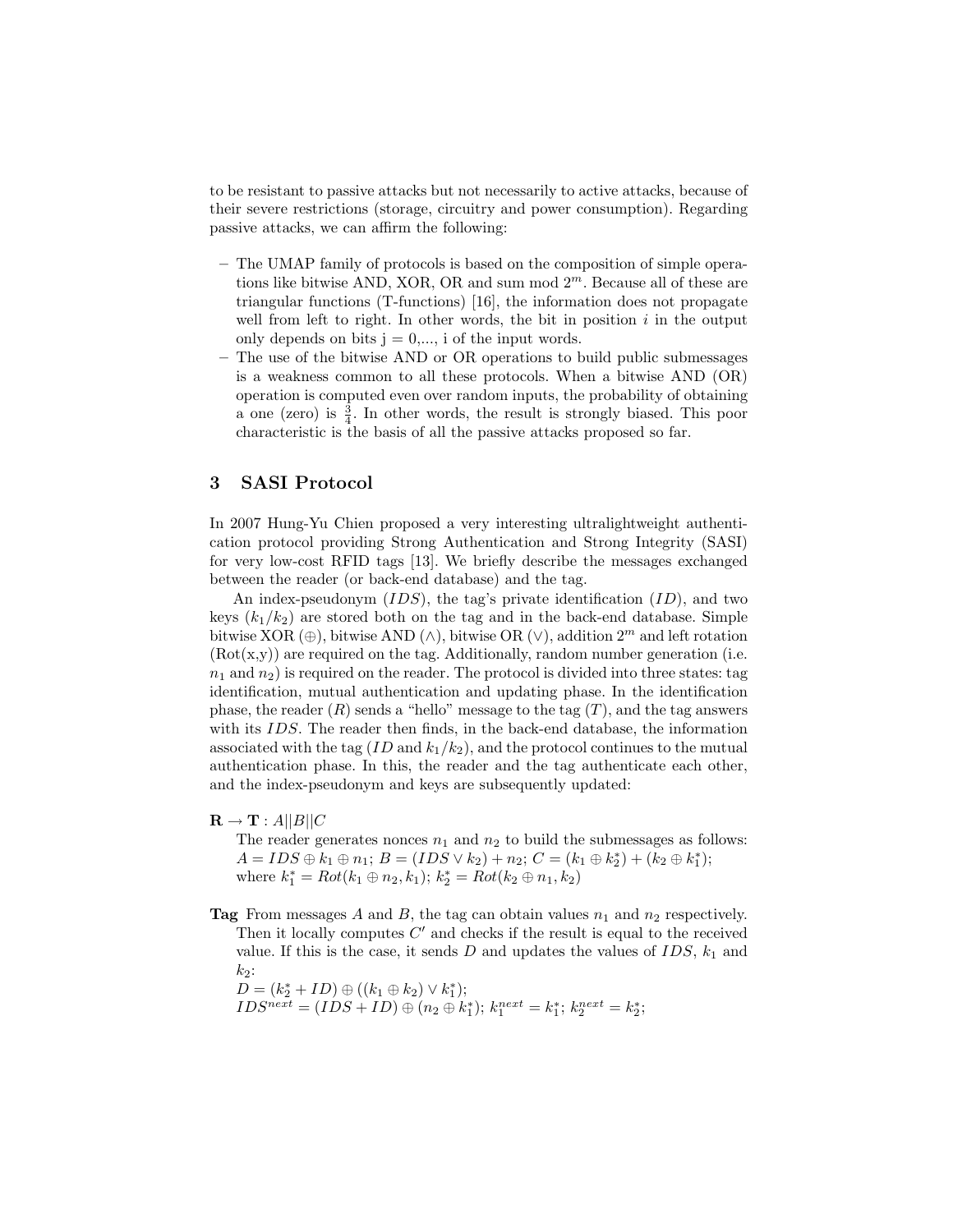$\mathbf{T} \to \mathbf{R}$ : D

**Reader** Verifies  $D$  and, if it is equal to the result of its local computation, updates  $IDS, k_1$  and  $k_2$  in the same way as the tag.

#### 3.1 Vulnerability Analysis

From the analysis of the UMAP family of protocols, we conclude that it is necessary to incorporate a non-triangular function in order to increase the security of ultralightweight protocols. At first sight, the SASI protocol complies with this requirement as it includes the left rotation operation (which is non triangular). However, Hernandez-Castro et al. have recently showed that the protocol was not carefully designed [14]. Indeed, a passive attacker can obtain the secret static identifier of the tag  $(ID)$  after observing several consecutive authentication sessions. We now summarize the main weaknesses of the protocol (see the original paper for more details):

- 1. The second component of the IDS updating equation is dependent on the bitwise XOR between  $n_2$  and  $k_1^*$ . This gives rise to poor statistical properties as  $k_1^*$  is also function of  $n_2$ .
- 2. The key updating equation has a kind of distributive operation that might be employed to attack the protocol, for example:  $k_1^* = Rot(k_1 \oplus n_2, k_1)$  $Rot(k_1, k_1) \oplus Rot(n_2, k_1)$
- 3. As mentioned in Section 2.1, bitwise OR and bitwise AND should be used with extreme care. These operations result in a strongly biased output. For example, the nonce  $n_2$  can be approximated with very good precision by simply computing  $n_2 \simeq B - 1$ . These operations might therefore be only employed in the inner parts of the protocol but should be avoided in the generation of public submessages (i.e.  $B$  and  $D$  submessages). In fact, all the exchanged messages should resemble random values as far as possible.

# 4 Gossamer Protocol

As a consequence of the above observations, we have derived a new protocol, called Gossamer<sup>2</sup>, which is inspired by the SASI scheme but hopefully devoid of its weaknesses. Our main aim was to define a protocol with adequate security level and which can realistically be employed in ultralightweight RFID tags.

<sup>2</sup> Gossamer: Noun describing a thin film of cobwebs floating in the air (this meaning dates from the 14th century) and an adjective meaning light, delicate, thin enough to let light through, nearly transparent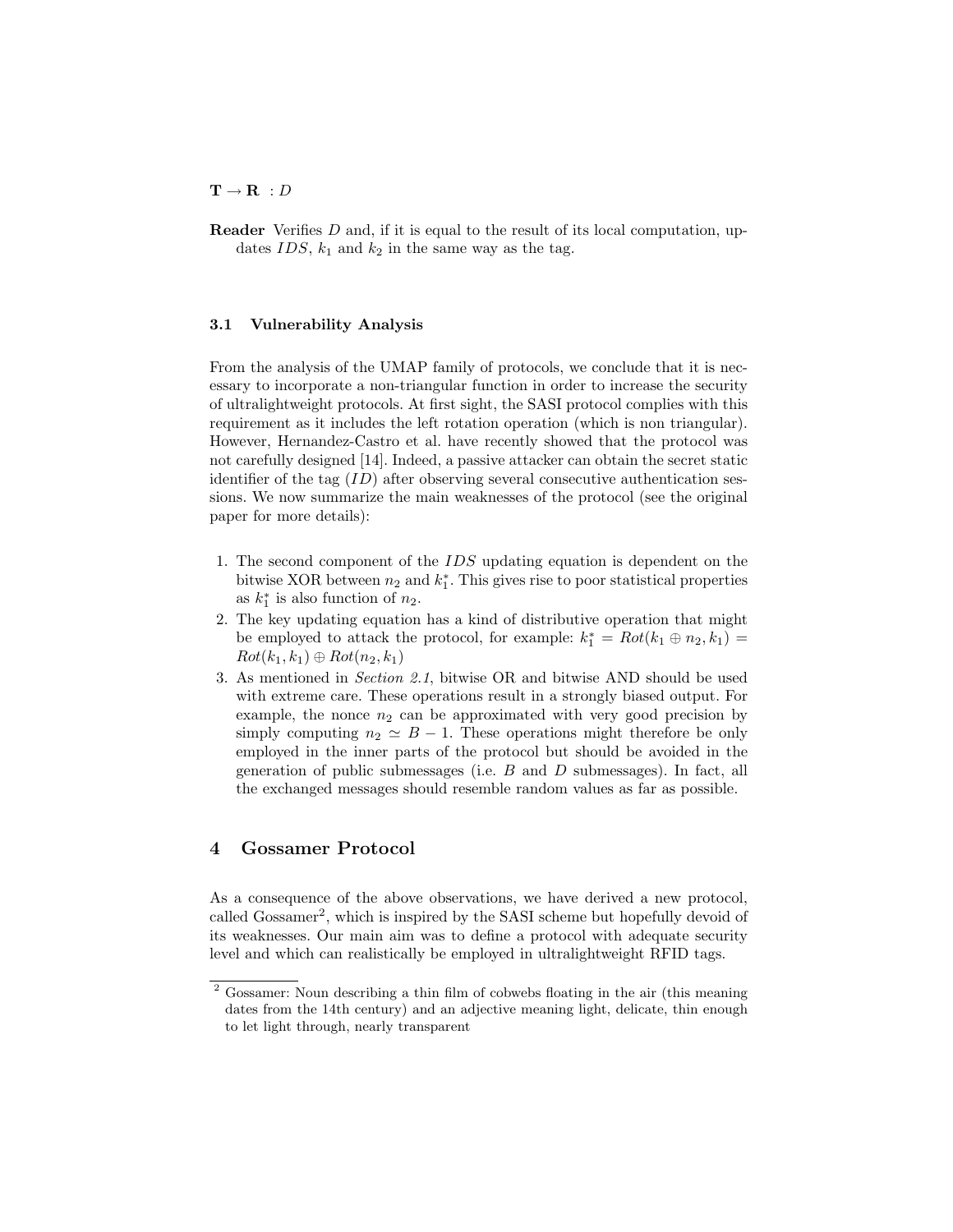#### 4.1 Model Suppositions

Each tag stores a static identifier  $(ID)$ , an index-pseudonym  $(IDS)$  and two keys  $(k_1/k_2)$  in its memory. This information is also stored in the back-end database. The IDS is employed as a search index to allocate, in the database, all the information linked with each tag. These elements have a length of 96 bits, compatible with all the encoding schemes (i.e. GTIN, GRAI) defined by EPCGlobal. Additionally, tags are given the added requirement of storing the old and potential new values of the tuple  $(IDS, k_1, k_2)$ , to avoid desynchronization attacks. In spite of this, resiliency against attacks which involve tag manipulation are not considered as these devices are not at all tamper-resistant.

For the implementation of the proposed protocol, only simple operations are available on tags, in accordance with their restrictions: specifically, bitwise XOR ( $\oplus$ ), addition mod  $2^m$  (+), and left rotation (Rot(x,y)). Rotation may be performed in several different ways. However, the original SASI scheme does not clearly specify the rotation method used. Sun et al., who recently published two desynchronization attacks on SASI, contacted the author to clarify the issue [17]. Chien asserted that  $Rot(x, y)$  is a circular shift of x, wht(y) positions to the left where  $wht(y)$  denotes the Hamming weight of y. This is probably not optimal from the security point of view as the argument that determines the number of positions rotated is far from uniform. Indeed, this variable follows the following probability distribution:

$$
Prob(wht(B) = k) = \frac{\binom{96}{k}}{2^{96}}
$$
 (1)

96

In our proposed scheme  $Rot(x, y)$  is defined perform a circular shift on the value of x,  $(y \mod N)$  positions to the left for a given value of N (in our case 96).

Random number generation, required in the protocol to supply freshness, is a costly operation, so it is performed by the reader. Moreover, random numbers cannot be indiscriminately employed because their use increases both memory requirements and message counts (which could be costly in certain applications). To significantly increase security, we have also added a specially designed and very lightweight function called  $MixBits$ . In [18], a detailed description of the methodology used -basically, to evolve compositions of extremely light operands by means of genetic programming, in order to obtain highly non-linear functionsis included.  $MixBits$  has an extremely lightweight nature, as only bitwise right shift (>>) and additions are employed. Specifically,

> $Z =$  MixBits $(X, Y)$ ----------------------------  $Z = X$ ; for(i=0; i<32; i++) {  $Z = (Z>>1) + Z + Z + Y$ ; ----------------------------

Communication has to be initiated by readers, since tags are passive. The communication channel between the reader and the database is generally assumed to be secure, but the channel between the reader and the tag can be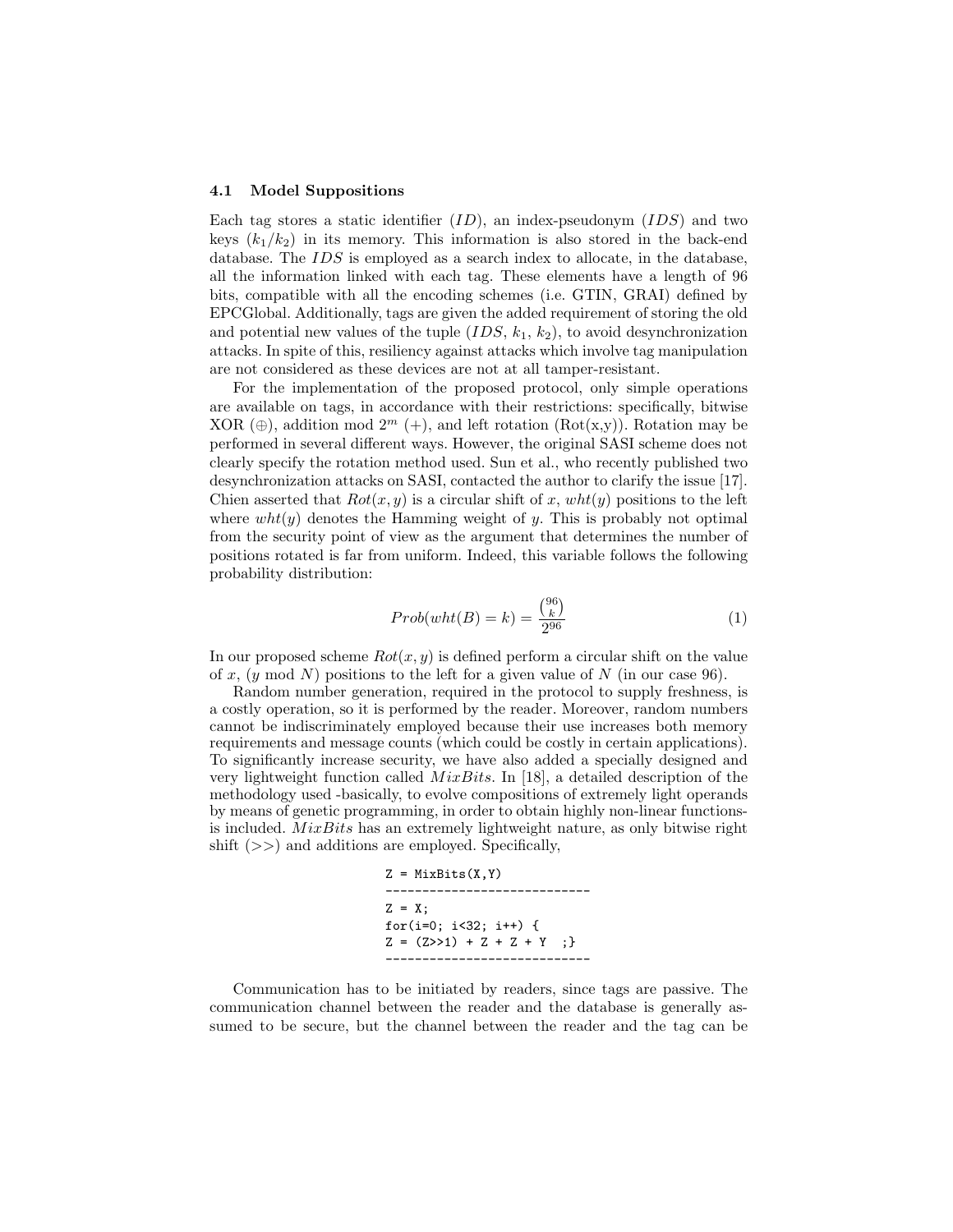|                                                                                                                                                                                                                                                                                                                                                                                                                                                                                                                                                                                                                                                                        | Reader                                                                                                                                                                                                                                                                                                                                                                                                                                                                                                                                                                                                                                                                                                                                                                                | $1.1$ . "hello"    |                                                                                                                                                                                                                                                                                                                                                                                                                                                                                                                                  | Tag                                |  |  |
|------------------------------------------------------------------------------------------------------------------------------------------------------------------------------------------------------------------------------------------------------------------------------------------------------------------------------------------------------------------------------------------------------------------------------------------------------------------------------------------------------------------------------------------------------------------------------------------------------------------------------------------------------------------------|---------------------------------------------------------------------------------------------------------------------------------------------------------------------------------------------------------------------------------------------------------------------------------------------------------------------------------------------------------------------------------------------------------------------------------------------------------------------------------------------------------------------------------------------------------------------------------------------------------------------------------------------------------------------------------------------------------------------------------------------------------------------------------------|--------------------|----------------------------------------------------------------------------------------------------------------------------------------------------------------------------------------------------------------------------------------------------------------------------------------------------------------------------------------------------------------------------------------------------------------------------------------------------------------------------------------------------------------------------------|------------------------------------|--|--|
| 1. Tag Identification:                                                                                                                                                                                                                                                                                                                                                                                                                                                                                                                                                                                                                                                 |                                                                                                                                                                                                                                                                                                                                                                                                                                                                                                                                                                                                                                                                                                                                                                                       | 1.2. "IDS"         |                                                                                                                                                                                                                                                                                                                                                                                                                                                                                                                                  | The tag answers with its next IDS, |  |  |
| 2. Mutual Authentication:<br>With IDS finds a match entry                                                                                                                                                                                                                                                                                                                                                                                                                                                                                                                                                                                                              |                                                                                                                                                                                                                                                                                                                                                                                                                                                                                                                                                                                                                                                                                                                                                                                       | 2.1. " $A  B  C$ " | and the old IDS if necessary.                                                                                                                                                                                                                                                                                                                                                                                                                                                                                                    |                                    |  |  |
| in the database.<br>$A = ROT((ROT(IDS+k_1+\pi+n_1, k_2)+k_1, k_1);$<br>$B = ROT((ROT(IDS+k, +\pi+n_2, k_1)+k_2, k_2);$<br>$n_2$ = MIXBITS $(n_1, n_2)$ ;<br>$k_1^* = \text{ROT}((\text{ROT}(n_2+k_1+\pi+n_3, n_2)+k_2\oplus n_3, n_1)\oplus n_3)$<br>$k_0^* =$ ROT((ROT(n <sub>1</sub> +k <sub>2</sub> + $\pi$ +n <sub>3</sub> , n <sub>1</sub> )+k <sub>1</sub> +n <sub>3</sub> , n <sub>2</sub> )+n <sub>3</sub><br>$n_1' = MIXBITS(n_2,n_2);$<br>$C = \text{ROT}((\text{ROT}(n_2+k_1^*+\pi+n_1^*, n_2)+k_2^*\oplus n_1^*, n_2)\oplus n_1^*$<br>$2.2.$ "D"<br>$D' = ROT((ROT(n,+k, "+ID+n, ',n,)+k, "+n, ',n,)+n, '$<br>If $D' = D$<br>3. Back-end database Updating |                                                                                                                                                                                                                                                                                                                                                                                                                                                                                                                                                                                                                                                                                                                                                                                       |                    | Extract $n_1$ from A, and $n_2$ from B<br>$n_{2}$ =MIXBITS $(n_{1}, n_{2})$ ;<br>$k_1^*$ =ROT((ROT(n <sub>2</sub> +k <sub>1</sub> + $\pi$ +n <sub>3</sub> , n <sub>2</sub> )+k <sub>2</sub> $\oplus$ n <sub>3</sub> , n <sub>1</sub> ) $\oplus$ n <sub>3</sub><br>$k,^*$ =ROT((ROT( $n_1+k,+\pi+n_3$ , $n_1$ )+ $k_1+n_3$ , $n_2$ )+ $n_3$<br>$n_1$ '=MIXBITS $(n_3, n_2)$ ;<br>$C' = ROT((ROT(n2+k1*+π+n1, n2)+k2* + m1, n2) + m1$<br>If $C' = C$<br>$D=ROT((ROT(n,+k, ^*+ID+n_1, n_2)+k, ^*+n_1, n_2)+n_1)$<br>3. Tag Updating |                                    |  |  |
|                                                                                                                                                                                                                                                                                                                                                                                                                                                                                                                                                                                                                                                                        | 3. Tag Updating:<br>$n_2 = MIXBITS(n_1, n_2);$<br>$IDS^{old} =IDS$ ; $IDS^{next} = NOT((ROT(n, '+k, '+IDS+n, ', n, ')+k, '@n, ', n, )@n, '$<br>$k_1^{old} = k_1$ ; $k_1^{next} = NOT((ROT(n_3+k_2^*+\pi+n_2^*, n_3)+k_1^*+n_2^*, n_1^*)+n_2^*$<br>$k_2$ <sup>old</sup> = $k_2$ ; $k_2$ <sup>next</sup> = ROT((ROT(IDS <sup>next</sup> + $k_2$ <sup>*</sup> + $\pi$ + $k_1$ <sup>next</sup> , IDS <sup>next</sup> )+ $k_1$ <sup>*</sup> + $k_1$ <sup>next</sup> , $n_2$ <sup>*</sup> )+ $k_1$ <sup>next</sup><br>3. Back-end database Updating<br>$n_2$ ' = MIXBITS $(n_1, n_2)$ ;<br>$IDS = ROT((ROT(n,'+k,'+IDS+n,'n,')+k,'@n,'n')\oplus n,'$<br>$k_1 = ROT((ROT(n_2+k_2^*+\pi+n_2^*, n_2)+k_1^*+n_2^*, n_1^*)+n_2^*$<br>$k_2 = ROT((ROT(IDS+k, *+\pi+k_1, IDS)+k_1*+k_1, n_2')+k_1$ |                    |                                                                                                                                                                                                                                                                                                                                                                                                                                                                                                                                  |                                    |  |  |

†  $\pi = 0x3243F6A8885A308D313198A2$  ( $L = 96$  bits)

Fig. 1: Gossamer Protocol

eavesdropped on. Attacks involving modification of the exchanged messages, the insertion of fraudulent new messages, or message blocking (active attacks), can be discounted.

### 4.2 The Protocol

The protocol comprises three stages: tag identification phase, mutual authentication phase, and updating phase. Figure 1 shows the exchanged messages.

- Tag Identification The reader first sends a "hello" message to the tag, which answers with its potential next IDS. With it, the reader tries to find an identical entry in the database. If this search succeeds, the mutual authentication phase starts. Otherwise the identification is retried but with the old IDS, which is backscattered by the tag upon request.
- Mutual Authentication With IDS, the reader acquires the private information linked to the tag, identified from the database. Then the reader generates nonces  $n_1$  and  $n_2$  and builds and sends to the tag  $A||B||C$  (see Figure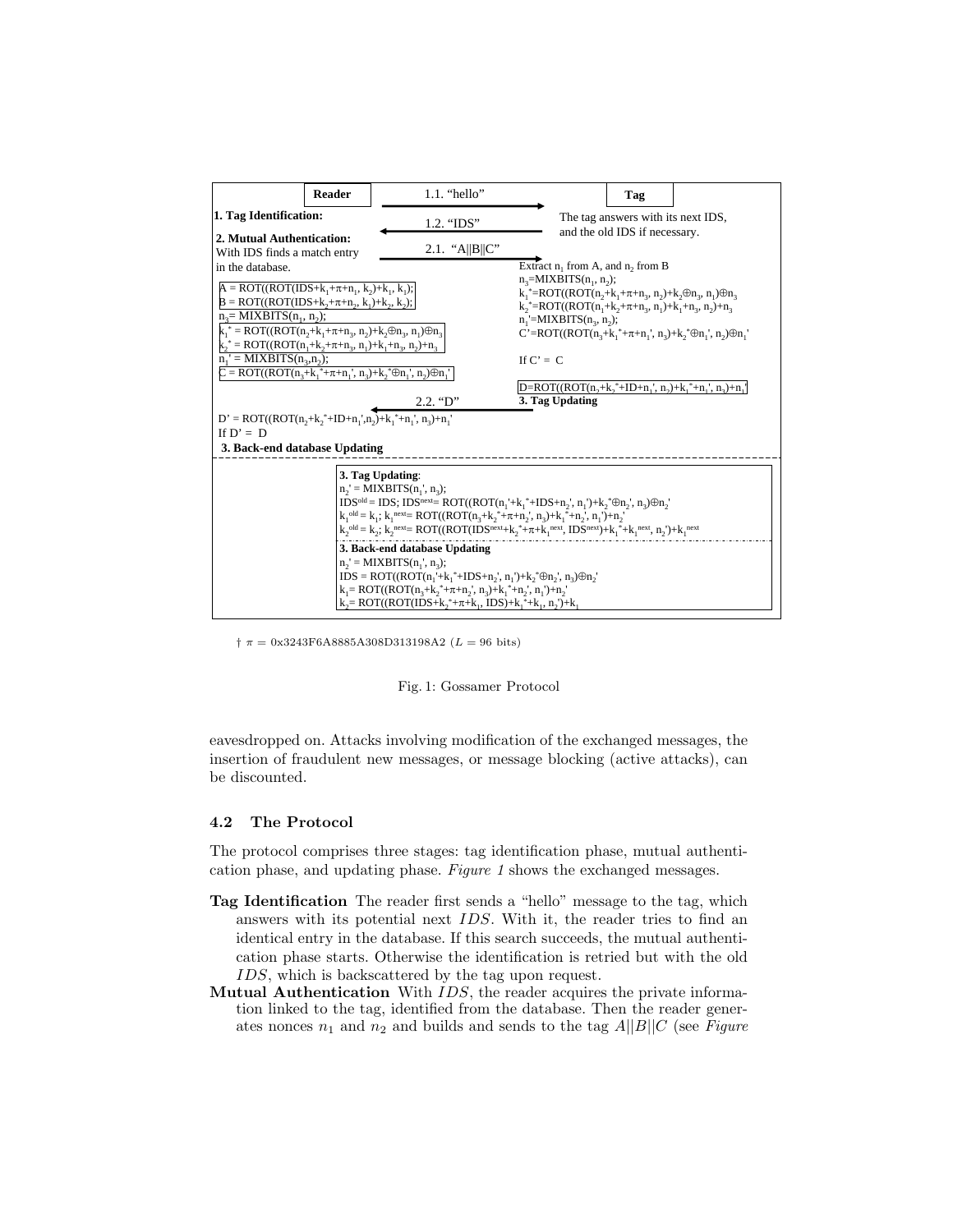1). Note that the equations used in the generation of public messages, as do those used in the computation of internal values, generally follow the scheme below:

 $n_{i+2} = MIXBITS(n_i, n_{i+1})$  (2)

 $M_i = ROT((ROT(n_{i+1} + k_i + PI + n_{i+2}, n_{i+1}) + k_{i+1} \oplus n_{i+2}, n_i) \oplus n_{i+2}$  (3)

 $M_{i+1} = ROT((ROT(n_i + k_{i+1} + PI + n_{i+2}, n_i) + k_i + n_{i+2}, n_{i+1}) + n_{i+2}$  (4)

From submessages A and B, the tag extracts nonces  $n_1$  and  $n_2$ . Then it computes  $n_3/n'_1$  and  $k_1^*/k_2^*$  and builds a local version of submessage C'. This is compared with the received value. If it is verified, the reader is authenticated. Finally, the tag sends message  $D$  to the reader. On receiving  $D$ , this value is compared with a computed local version. If comparison is successful, the tag is authenticated; otherwise the protocol is abandoned.

Index-Pseudonym and Key Updating After successfully completing the mutual authentication phase between reader and tag, they locally update IDS and keys  $(k_1/k_2)$  as indicated in Figure 1. As we have just seen, submessages  $C/D$  allow reader/tag authentication, respectively. Moreover, the use of submessages  $C/D$  results in confirmation of synchronization for the internal secret values  $(n_3/n'_1 \text{ and } k_1^*/k_2^*)$  used in the updating phase, preventing straightforward desynchronization attacks.

#### 4.3 Security Analysis

We will now analyze the security of the proposed scheme against relevant attacks:

- Data Confidentiality All public messages are composed of at least three secret values shared only by legitimate readers and genuine tags. Note that we consider private information  $(ID, k_1, k_2)$ , random numbers  $(n_1, n_2)$ , and internal values  $(n_3, n'_1, n'_2, k_1^*, k_2^*)$  as secret values. The static identifier and the secret keys cannot, therefore, be easily obtained by an eavesdropper.
- **Tag anonymity** Each tag updates *IDS* and private keys  $(k_1, k_2)$  after successful authentication, and this update process involves random numbers  $(n_3, n'_1)$ ,  $n_2'$ ). When the tag is interrogated again, a fresh  $IDS$  is backscattered. Additionally, all public submessages  $(A||B||C||$  and D) are anonymized by the use of random numbers  $(n_1, n_2, n_3, n'_1)$ . Tag anonymity is thus guaranteed, and location privacy of the tag owner is not compromised.
- Mutual Authentication and Data Integrity The protocol provides mutual authentication. Only a legitimate reader possessing keys  $(k_1, k_2)$ , can build a valid message  $A||B||C$ . Similarly, only a genuine tag can derive nonces  $n_1$ ,  $n_2$  from  $A||B||C$ , and then compute message D.

Messages C and D, which involve the internal secret values  $(n_3, n'_1, k_1^*, k_2^*)$ and nonces  $(n_1, n_2)$ , allow data integrity to be checked. Note that these values are included in the updating equations (potential next index-pseudonym and keys).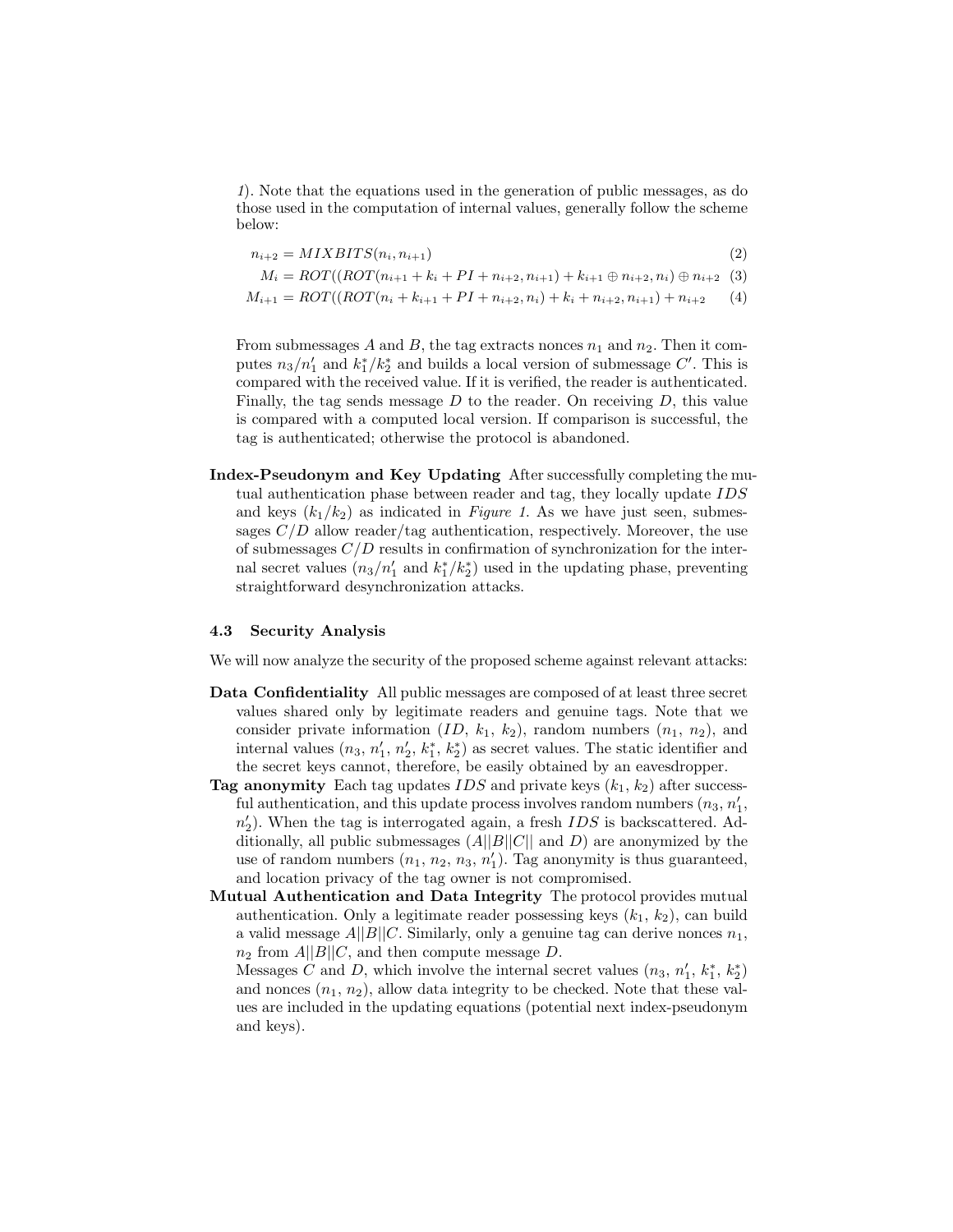- Replay attacks An eavesdropper could store all the messages exchanged in a protocol run. To impersonate the tag, he could replay message D. However, this response would be invalid as different nonces are employed in each session -this will frustrate this naive attack. Additionally, the attacker could pretend that the reader has not accomplished the updating phase in the previous session. In this scenario, the tag is identified by the old index-pseudonym and the attacker may forward the eavesdropped values of  $A||B||C$ . Even if this is successful, no secret information is disclosed and the internal state is unchanged in the genuine tag, so all these attacks are unsuccessful.
- Forward Security Forward security is the property that guarantees the security of past communications even when a tag is compromised at a later stage. Imagine that a tag is exposed one day, making public its secret information  $(ID, k<sub>1</sub>, k<sub>2</sub>)$ . The attacker still cannot infer any information from previous sessions as two unknown nonces  $(n_1, n_2)$  and five internal secret values  $(n_3, n'_1, n'_2, k_1^*, k_2^*)$  are involved in the message creation (mutual authentication phase). Additionally, these internal values are employed in the updating phase. Consequently, past communications cannot be easily jeopardized.
- Updating Confirmation The Gossamer protocol assumes that tags and readers share certain secret values. As these values are locally updated, synchronization is mandatory. Submessages  $C$  and  $D$  provide confirmation of the internal secret values  $(n_3, n'_1, k_1^*, k_2^*)$  and nonces  $(n_1, n_2)$ . These values are employed in the updating stage. So the correct update of values IDS and keys  $(k_1, k_2)$  is implicitly ensured by submessages C and D.

Unintentional transmission errors can happen in the received messages since a radio link is used. This is an extremely serious issue for message  $D$ , since it can result in a loss of synchronization. However, the tuple  $(IDS, k<sub>1</sub>, k<sub>2</sub>)$ is stored twice in the tag memory -once with the old values, the other with the potential next values. With this mechanism, even in the event that message  $D$  is incorrectly received, the tag and the reader can still authenticate with the old values. So the reader and the tag will be able to recover their synchronized state.

#### 4.4 Performance Analysis

Our proposed protocol is now examined from the point of view of computational cost, storage requirements and communication cost. Additionally, Table 1 compares the most relevant ultralightweight protocol proposals (see Section 1) from a performance perspective.

Computational cost The protocol we have proposed only requires simple bitwise XOR, addition  $2^m$ , left rotation, and the  $MixBits$  function on tags. These operations are very low-cost and can be efficiently implemented in hardware.

When comparing Gossamer with the protocol SASI, we can observe that the bitwise AND and OR operations are eliminated, and the light  $MixBits$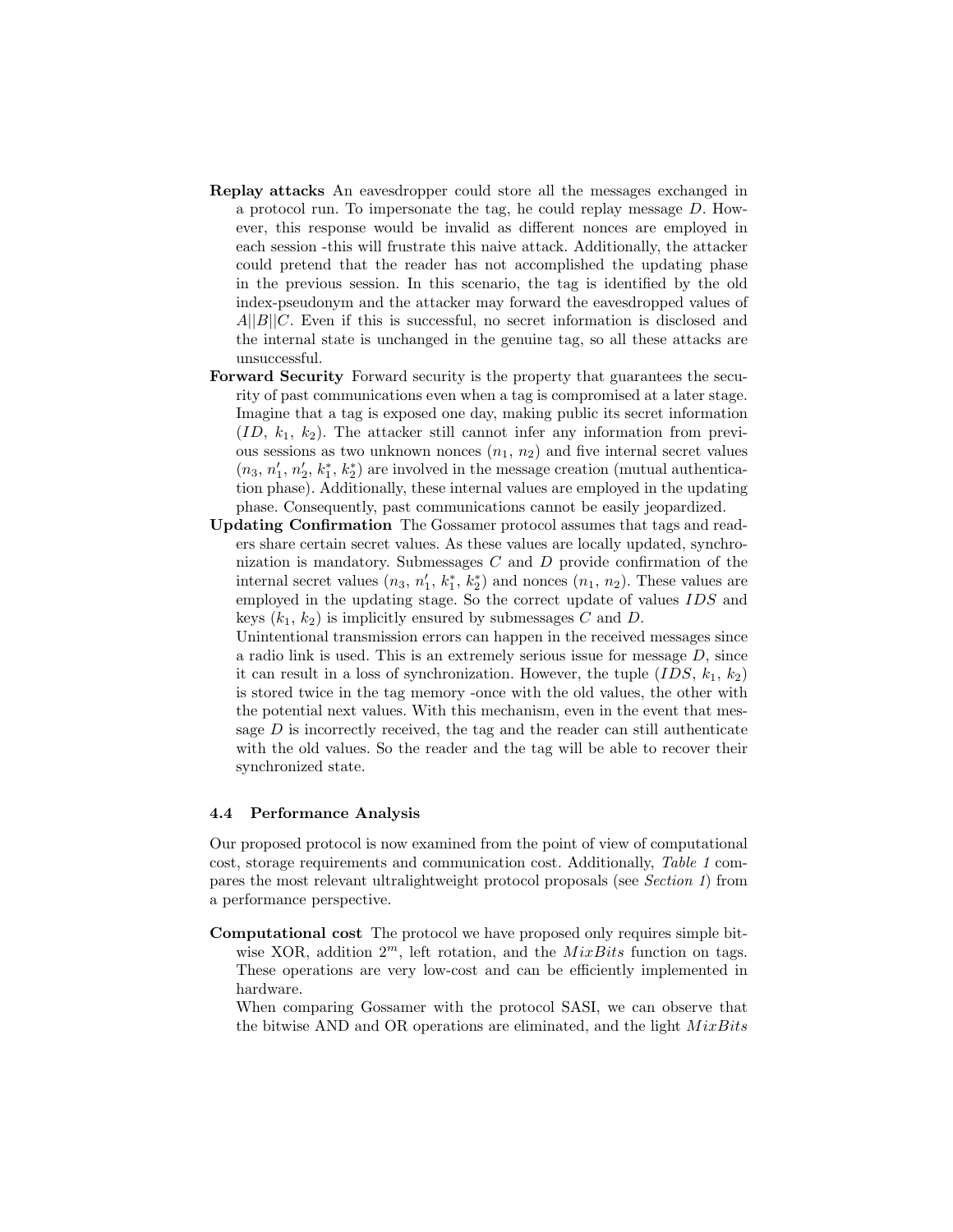Table 1: Performance Comparison of Ultralightweight Authentication Protocols

|                                            | U-MAP family $[4-6]$               | $SASI$ [13]                                                                                        | Gossamer                  |
|--------------------------------------------|------------------------------------|----------------------------------------------------------------------------------------------------|---------------------------|
| Resistance to Desynchronization Attacks    | No                                 | No                                                                                                 | $_{\rm Yes}$              |
| Resistance to Disclosure Attacks           | No                                 | No                                                                                                 | $_{\rm Yes}$              |
| Privacy and Anonymity                      | Yes                                | Yes                                                                                                | $_{\rm Yes}$              |
| Mutual Authentication and Forward Security | $_{\rm Yes}$                       | Yes                                                                                                | $\overline{\mathrm{Yes}}$ |
| Total Messages for Mutual Authentication   | $4-5L$                             | 4L                                                                                                 | 4L                        |
| Memory Size on Tag                         | 6L                                 | 7 L                                                                                                | 7 L                       |
| Memory Size for each Tag on Database       | 6L                                 | 4L                                                                                                 | 4L                        |
| Operation Types on Tag                     | $\oplus$ , $\vee$ , $\wedge$ , $+$ | $\left[\oplus, \vee, \wedge, +, \text{Rot}^2 \middle  \oplus, +, \text{Rot}^3, \right]$<br>MixBits |                           |
|                                            |                                    |                                                                                                    |                           |

 $1/L$  designates the bit length of variables used

<sup>2</sup> Rot $(x, y) = x \ll \omega ht(y)$ , being  $wht(y)$  the Hamming weight of vector y

<sup>3</sup>  $Rot(x, y) = x \ll (y \mod L)$  for a given value of L -in our case  $L = 96$ 

operation is added for increased security.  $MixBits$  is very efficient from a hardware perspective. The number of iterations of this function is optimized to guarantee a good diffusion effect. Specifically, it consumes  $32 \times 4 \times (96/m)$ clock cycles, m being the word length used to implement the protocol (i.e.  $m = 8, 16, 32, 64, 96$ . As this may have a cost impact on the temporal requirements, we have minimized the number of  $MixBits$  calls.

**Storage requirement** Each tag stores its static identifier  $(ID)$  and two records of the tuple  $(IDS, k_1, k_2)$  -with old and potential new values. A 96-bit length is assumed for all elements in accordance with EPCGlobal. The ID is a static value, thus stored in ROM. The remaining values  $(96 \times 6 = 576)$  bits) are stored in a rewritable memory because they need to be updated.

In the protocol SASI, two temporal nonces are linked to each session. We include an additional value derived from the previous nonces  $(n_{i+2} =$ 

 $MixBits(n_i, n_{i+1})$ . As these nonces are updated three times in the internal steps of the protocol, our scheme is roughly equivalent to the use of five fresh random numbers. So, with the relatively light penalty of storing an extra nonce, the security level seems to be notably increased.

Communication cost The proposed protocol performs mutual authentication and integrity protection with only four messages, so in this sense it is similar to the SASI scheme. In the identification phase, a "hello" and IDS message are sent over the channel. Messages  $A||B||C$  and D are transmitted in the authentication phase. So a total of 424 bits are sent over the channel considering 5 bytes for the "hello" message.

# 5 Conclusions

We now present some conclusions: firstly those related with RFID security in general, then specifically related to the security of ultralightweight protocols.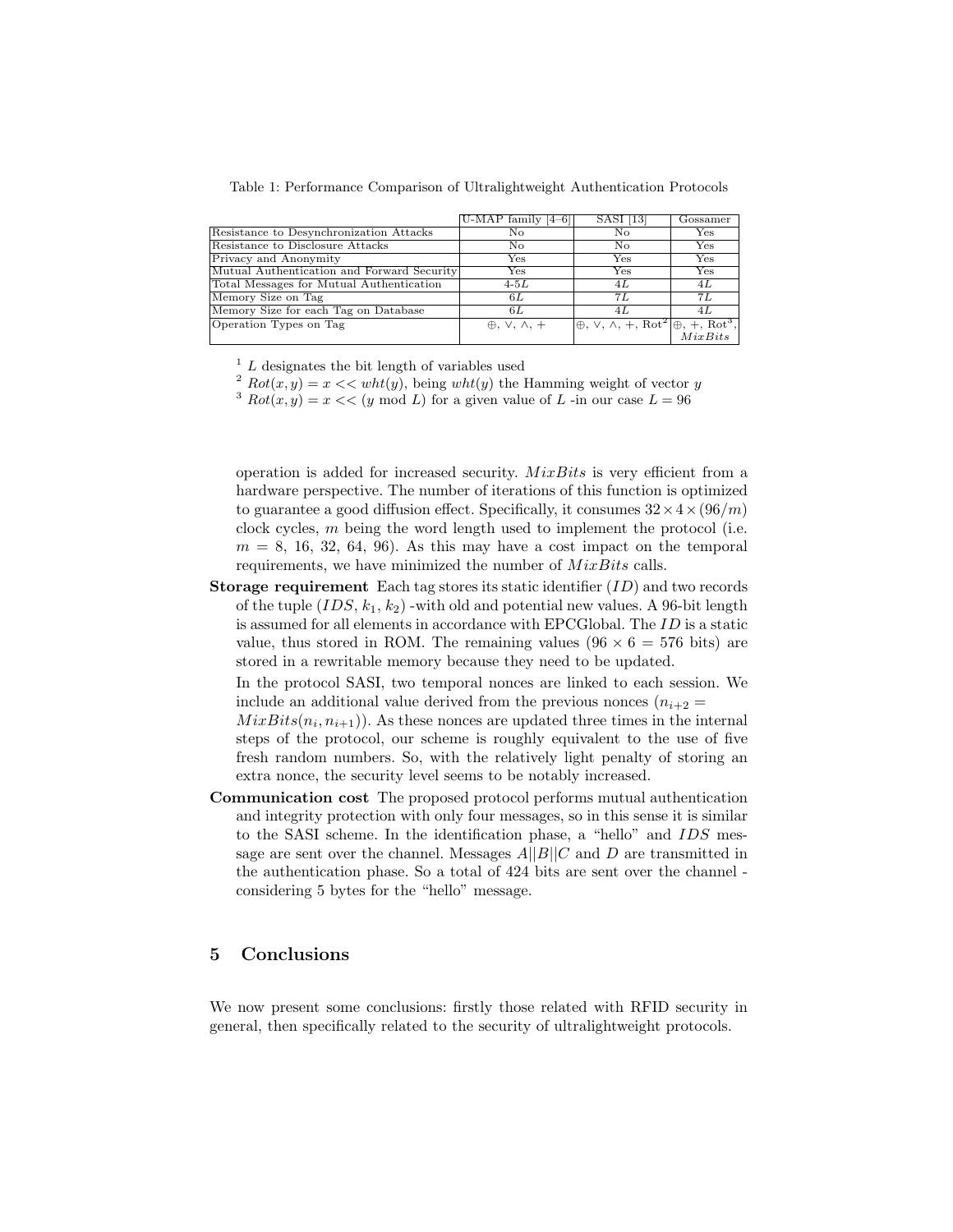#### 5.1 General Considerations

Price and operability are the main issues whenever a new technology appears (i.e. bluetooth, wireless, etc.), security frequently being only a side consideration. To avoid past errors, however, the use of secure solutions should be generalized. Otherwise, the massive deployment of RFID technology runs the risk of being significantly delayed. Since 2003, it seems that the general awareness on the security issues of RFID systems (notably privacy) has been considerably increased, as reflected by a steady increment in the number of research publications on the field. However, the majority of proposals to secure RFID tags make the same two errors:

Tag Class The tag's class for which the proposed protocol should be intended is not clearly specified in most of the proposals. However, the number of available resources (memory, circuitry, power consumption, etc.) hugely varies from one to another. In other words, not all tags will support the same operation set. For example, public cryptography is applicable for the most expensive RFID tags [19, 20], but it clearly exceeds the capabilities of lowcost RFID tags.

Additionally, the same security level cannot be asked to each RFID class. It is not sensible for a low-cost RFID tag (eg. a tagged biscuit packet) to have the same security level as that of an e-passport.

Tag Resources Most of the proposed schemes are not realistic with respect to tag resources. Many lightweight cryptographic primitives have been recently proposed, and significant progress is being made in each research area. Clearly, there have been great improvements in the design of lightweight stream/block ciphers [21–25], but the design of lightweight hash functions [26, 12] and PRNGs [27] remains a pending task.

Hash functions are considered a better choice within the RFID security community regarding implementation. As a result, most of the proposed protocols are based on the use of hash functions, and some of these also include a PRNG. In spite of this, many authors claim that the proposed schemes are appropriate for low-cost RFID tags (lightweight and ultralightweight). However, standard hash functions demand more than 5.5K gates (130 nm) [28] - 8K gates (350 nm) [29], which is over the maximum number of gates (3K - 4K gates) that can be devoted to security functions in this tags. Note that the additional resources, needed to support on-chip the PRNG, would increase the total number of logic gates required.

Regarding standardization, there was previously a clear lack of harmonization, and major RFID vendors offered proprietary systems in the earlier implementations. Fortunately, things are changing rapidly. One of the most important standards is the EPCglobal Class-1 Generation-2 RFID specification (known as Gen-2 for short) [30, 31]. Gen-2 specification represents a significant advance for the widespread introduction of this technology, but its security level is extremely low (i.e. privacy is compromised as the EPC is transmitted in clear on the channel). Some authors intending to increase its security level proposed slight modifications in this specification [33–36]. Despite the fact that standards are being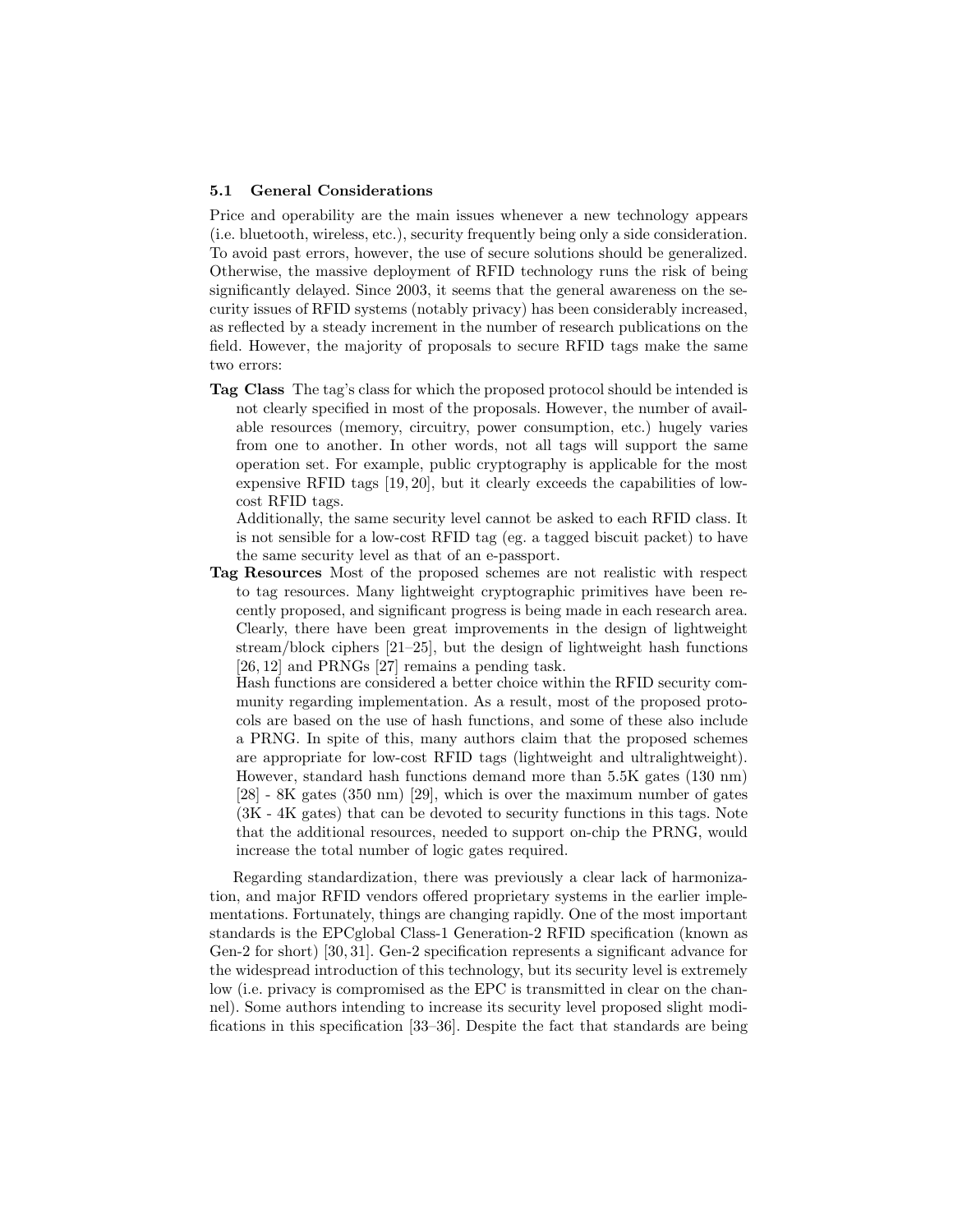increasingly adopted by many companies, other developers base the security of their tags on proprietary solutions. However, the use of proprietary solutions is not altogether bad if algorithms are published so they can be scrutinized by the research community. As time has shown, the security of an algorithm cannot reside in its obscurity. Good examples of this are Texas Instruments DST tags [37] and Philips Mifare cards [38–40]. Companies should learn from past errors and make their proprietary algorithms public.

# 5.2 Ultralightweight Protocols

In 2003, Vajda et al. published the first article proposing the use of lightweight cryptography [43]. The following year, Juels introduced the concept of minimalist cryptography [44]. In 2005, there was no proposal in this area, the majority of proposals being based on the use non-lightweight hash functions. The year after, Peris et al. proposed the UMAP family of protocols. From the aforementioned protocols, we can infer the following considerations:

- Interest The protocols arouse interest in the design of new ultralightweight protocols. Indeed, they have inspired the proposal of other protocols [13, 41, 42]. Additionally, as can be seen below, the security of the UMAP family of protocols has been carefully examined by the research community.
- Security Weaknesses The security of the UMAP family of protocols has been analyzed under different assumptions. First, security vulnerabilities were revealed under the hypothesis of an active attacker  $[7-9]$ . Secondly, Bárász et al. showed how a passive attacker can disclose part of the secret information stored in the tag's memory [10, 11].

As mentioned in *Section 4.1*, only attacks that do not alter or interfere with communications are considered a real threat in most scenarios. In other words, active attacks are discounted when designing a protocol to meet the requirements of ultralightweight RFID tags.

**Operations** Only bitwise AND, XOR, OR and sum mod  $2<sup>m</sup>$  are required for the implementation of the UMAP protocol family. At first sight, the choice seems well-conceived as these operations can be efficiently implemented in hardware. However, they are all T-functions, which have a very poor diffusion effect; the information does not propagate well from left to right [16]. Also, as a consequence of the use of bitwise AND and OR operations in the generation of certain messages, the latter were highly biased. These two operands should therefore be avoided in messages passed on the channel, but may be used in inner parts of the protocol.

The protocol SASI was a step further towards a secure protocol compliant with real ultralightweight tag requirements. However, it recently came under attack when Hernandez-Castro et al. showed how a passive attacker can obtain the secret ID by observing several consecutive authentications sessions. Despite this, we consider that the protocol design shows some interesting new ideas (specifically, the inclusion of rotations). The analysis of SASI and the UMAP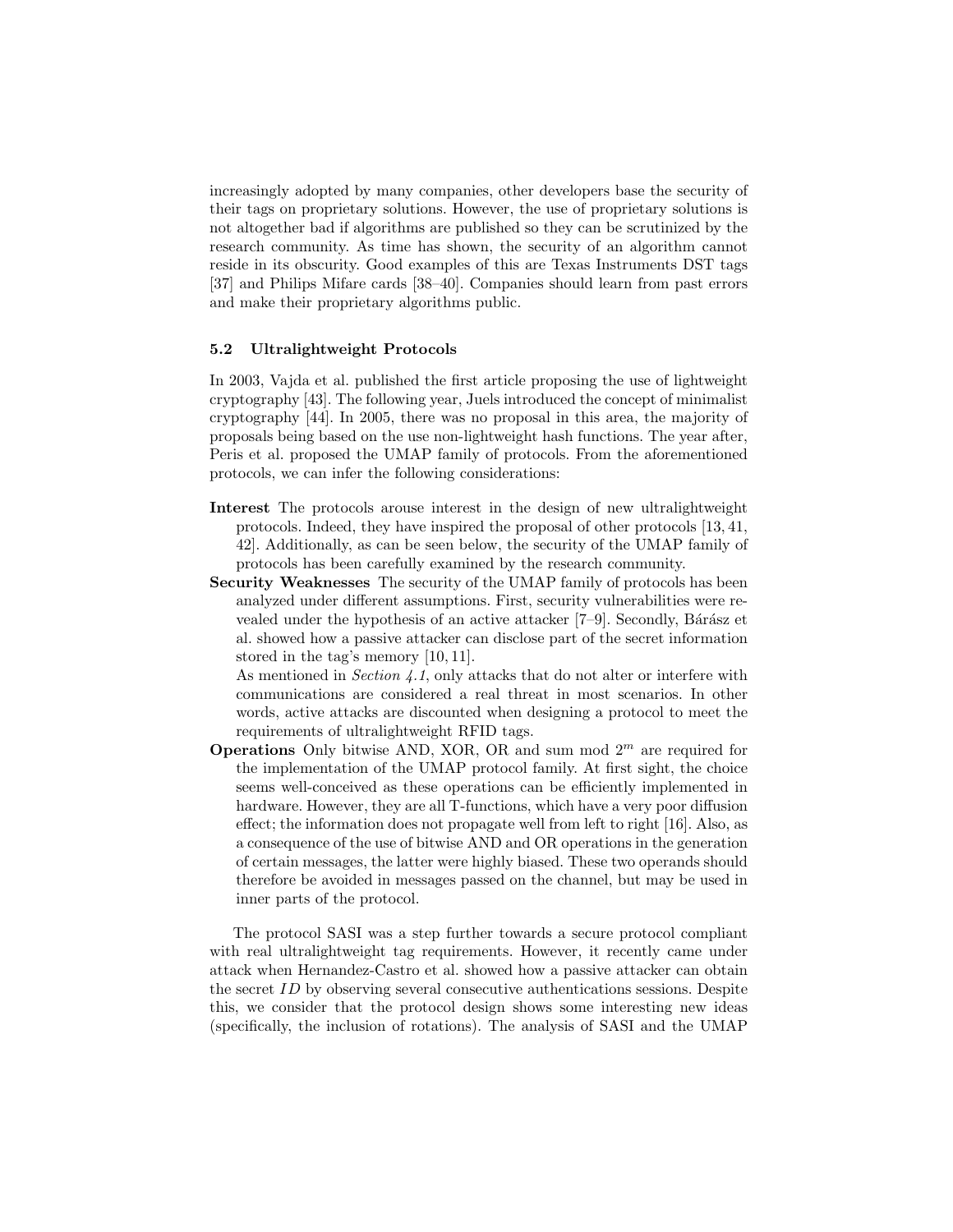protocol family has led to the proposal of Gossamer, a new protocol inspired by SASI and examined here both from the security and performance perspective. Indeed, the resources needed for the implementation of Gossamer are very similar to those of SASI the scheme, but Gossamer seems to be considerably more secure because of the use of dual rotation and the  $MixBits$  function. The price to be paid, of course, is the throughput (number of authenticated tags per second) of the Gossamer protocol. However, preliminary estimations seem to show that the commonly required figure of 100 responses per second is still achievable.

# References

- 1. S. Weis. Security parallels between people and pervasive devices. In Proc. of PERSEC'05, pages 105–109. IEEE Computer Society Press, 2005.
- 2. S. Piramuthu. HB and related lightweight authentication protocols for secure RFID tag/reader authentication. In Proc. of CollECTeR'06, 2006.
- 3. J. Munilla and A. Peinado. HB-MP: A further step in the HB-family of lightweight authentication protocols. Computer Networks, 51(9):2262–2267, June 2007.
- 4. P. Peris-Lopez, J. C. Hernandez-Castro, J. M. Estevez-Tapiador, and A. Ribagorda. M2AP: A minimalist mutual-authentication protocol for low-cost RFID tags. In Proc. of UIC'06, volume 4159 of LNCS, pages 912-923. Springer-Verlag, 2006.
- 5. P. Peris-Lopez, J. C. Hernandez-Castro, J. M. Estevez-Tapiador, and A. Ribagorda. LMAP: A real lightweight mutual authentication protocol for low-cost RFID tags. Hand. of Workshop on RFID and Lightweight Crypto, 2006.
- 6. P. Peris-Lopez, J. C. Hernandez-Castro, J. M. Estevez-Tapiador, and A. Ribagorda. EMAP: An efficient mutual authentication protocol for low-cost RFID tags. In Proc. of IS'06, volume 4277 of LNCS, pages 352-361. Springer-Verlag, 2006.
- 7. T. Li and R. Deng. Vulnerability analysis of EMAP an efficient RFID mutual authentication protocol. In Proc. of AReS'07, 2007.
- 8. T. Li and G. Wang. Security analysis of two ultra-lightweight RFID authentication protocols. In Proc. of IFIP-SEC'07, 2007.
- 9. C. Hung-Yu and H. Chen-Wei. Security of ultra-lightweight RFID authentication protocols and its improvements. SIGOPS Oper. Syst. Rev., 41(4):83–86, 2007.
- 10. M. Bárász, B. Boros, P. Ligeti, K. Lója, and D. Nagy. "Breaking LMAP", *Proc. of* RFIDSec'07, 2007.
- 11. M. Bárász, B. Boros, P. Ligeti, K. Lója, and D. Nagy. "Passive Attack Against the M2AP Mutual Authentication Protocol for RFID Tags", Proc. of First International EURASIP Workshop on RFID Technology, 2007.
- 12. A. Shamir. SQUASH A New MAC With Provable Security Properties for Highly Constrained Devices Such as RFID Tags. In Proc. of FSE'08, 2008.
- 13. H.-Y. Chien. "SASI: A New Ultralightweight RFID Authentication Protocol Providing Strong Authentication and Strong Integrity". IEEE Transactions on Dependable and Secure Computing 4(4):337–340. Oct.-Dec. 2007.
- 14. J. C. Hernandez-Castro, J. M. E. Tapiador, P. Peris-Lopez, and J.-J. Quisquater. "Cryptanalysis of the SASI Ultralightweight RFID Authentication Protocol". IEEE Transactions on Dependable and Secure Computing, April 2008 submitted.
- 15. S. Weis. Security and Privacy in Radio-Frequency Identification Devices. In Master Thesis, MIT, 2003.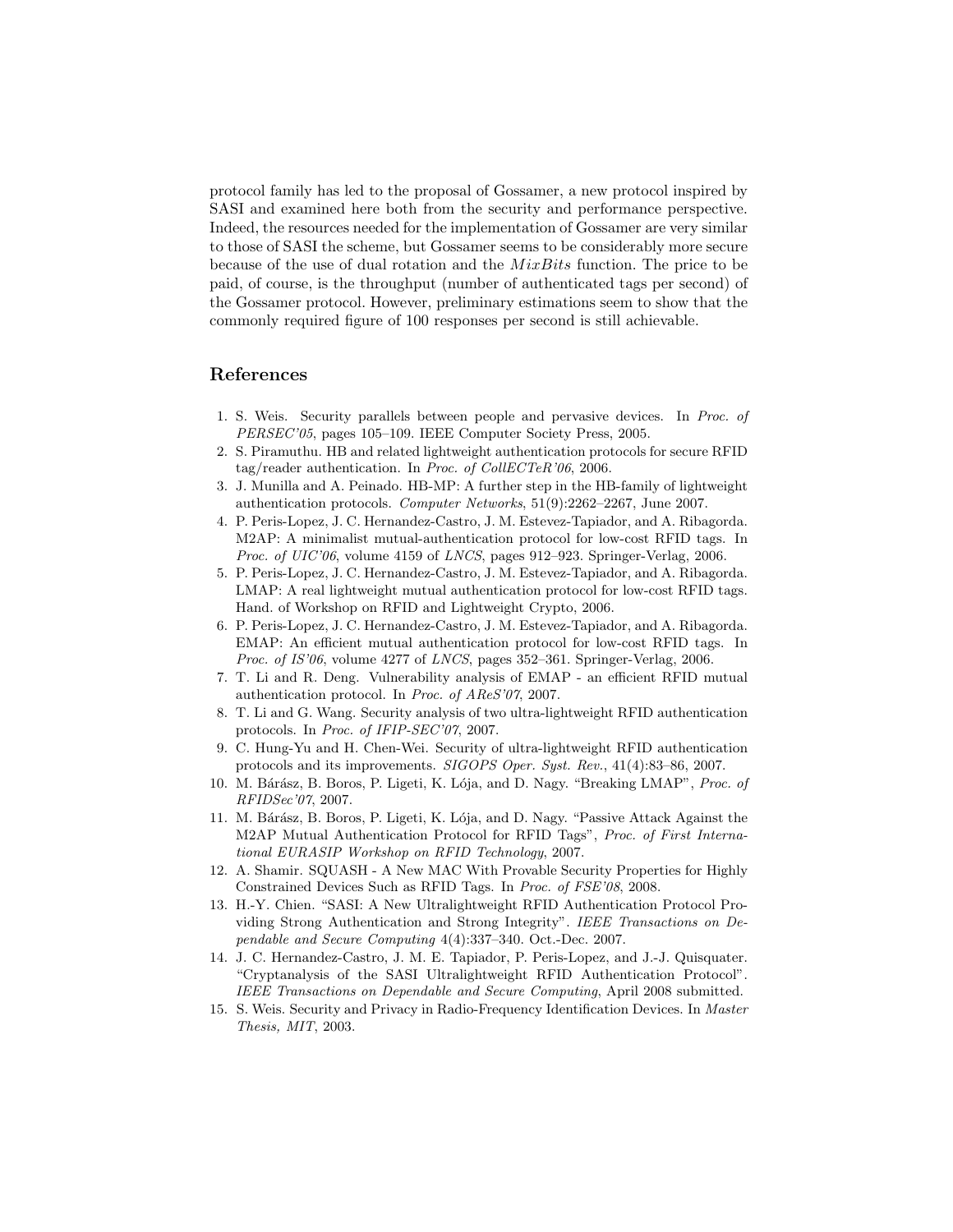- 16. A. Klimov and A. Shamir. "New Applications of T-functions in Block Ciphers and Hash Functions". Proc. of FSE'05, LNCS vol. 3557, pp. 18–31. Springer-Verlag, 2005.
- 17. H.-M. Sun, W.-C. Ting, and K.-H. Wang. "On the Security of Chien's Ultralightweight RFID Authentication Protocol". Cryptology ePrint Archive. http://eprint.iacr.org/2008/083
- 18. J. C. Hernandez-Castro, J. M. Estevez-Tapiador, A. Ribagorda-Garnacho, and B. Ramos-Alvarez. Wheedham: An automatically designed block cipher by means of genetic programming. In Proc. of CEC'06, pages 192–199, 2006.
- 19. L. Batina, J. Guajardo, T. Kerins, N. Mentens, P. Tuyls, and I. Verbauwhede. Public-Key Cryptography for RFID-Tags. In Proc. of PerCom'7, pages 217–222, 2007.
- 20. S. Kumar, C. Paar. Are standards compliant elliptic curve cryptosystems feasible on RFID? In Proc. of RFIDSec'06, 2006.
- 21. M. Hell, T. Johansson, and W. Meier. Grain: a stream cipher for constrained environments. http://www.ecrypt.eu.org/stream/.
- 22. M. Hell, T. Johansson, and W. Meier. A stream cipher proposal: Grain-128. http://www.ecrypt.eu.org/stream/.
- 23. A. Bogdanov, L.R. Knudsen, G. Leander, C. Paar, A. Poschmann, M.J.B. Robshaw, Y. Seurin, and C. Vikkelsoe. PRESENT: An Ultra-Lightweight Block Cipher. In Proc. of CHES'07, volume 4727 of LNCS, pages 450-466. Springer-Verlag, 2007.
- 24. M. Feldhofer, J. Wolkerstorfer, and V. Rijmen. AES implementation on a grain of sand. In Proc. on Information Security, volume 152, pages 13–20. IEEE Computer Society, 2005.
- 25. A. Poschmann, G. Leander, K. Schramm, C. Paar. New Light-Weight Crypto Algorithms for RFID. In Proc. of ISCAS'07, pages 1843–1846, 2007.
- 26. P. Peris-Lopez, J.C. Hernandez-Castro, J. M. Estevez-Tapiador, and A. Ribagorda. An Efficient Authentication Protocol for RFID Systems Resistant to Active Attacks In Proc. of SecUbiq'07, volume 4809 of LNCS, pages 781–794. Springer-Verlag, 2006.
- 27. P. Peris-Lopez, J. C. Hernandez-Castro, J.M. Estevez-Tapiador, and A. Ribagorda. LAMED – A PRNG for EPC Class-1 Generation-2 RFID specification. Journal of Computer Standards & Interfaces (doi:10.1016/j.csi.2007.11.013), 2008.
- 28. M. O'Neill (McLoone). Low-Cost SHA-1 Hash Function Architecture for RFID Tags. Hand. of Conference on RFID Security, 2008.
- 29. M. Feldhofer and C. Rechberger. A case against currently used hash functions in RFID protocols. Hand. of Workshop on RFID and Lightweight Crypto, 2006.
- 30. Class-1 Generation-2 UHF air interface protocol standard version 1.0.9: "Gen-2". http://www.epcglobalinc.org/standards/, 2005.
- 31. ISO/IEC 18000-6:2004/Amd:2006. http://www.iso.org/, 2006.
- 32. D. N. Duc, J. Park, H. Lee, K. Kim, "Enhancing security of EPCglobal Gen-2 RFID tag against traceability and cloning", in The 2006 Symposium on Cryptography and Information Security, 2006.
- 33. D. N. Duc, J. Park, H. Lee, K. Kim, "Enhancing security of EPCglobal Gen-2 RFID tag against traceability and cloning", in The 2006 Symposium on Cryptography and Information Security, 2006.
- 34. H.Y. Chien, C.H. Chen, "Mutual authentication protocol for RFID conforming to EPC Class-1 Generation-2 standards", in Computer Standards  $\mathcal{B}$  Interfaces 29:(2):254–259, 2007.